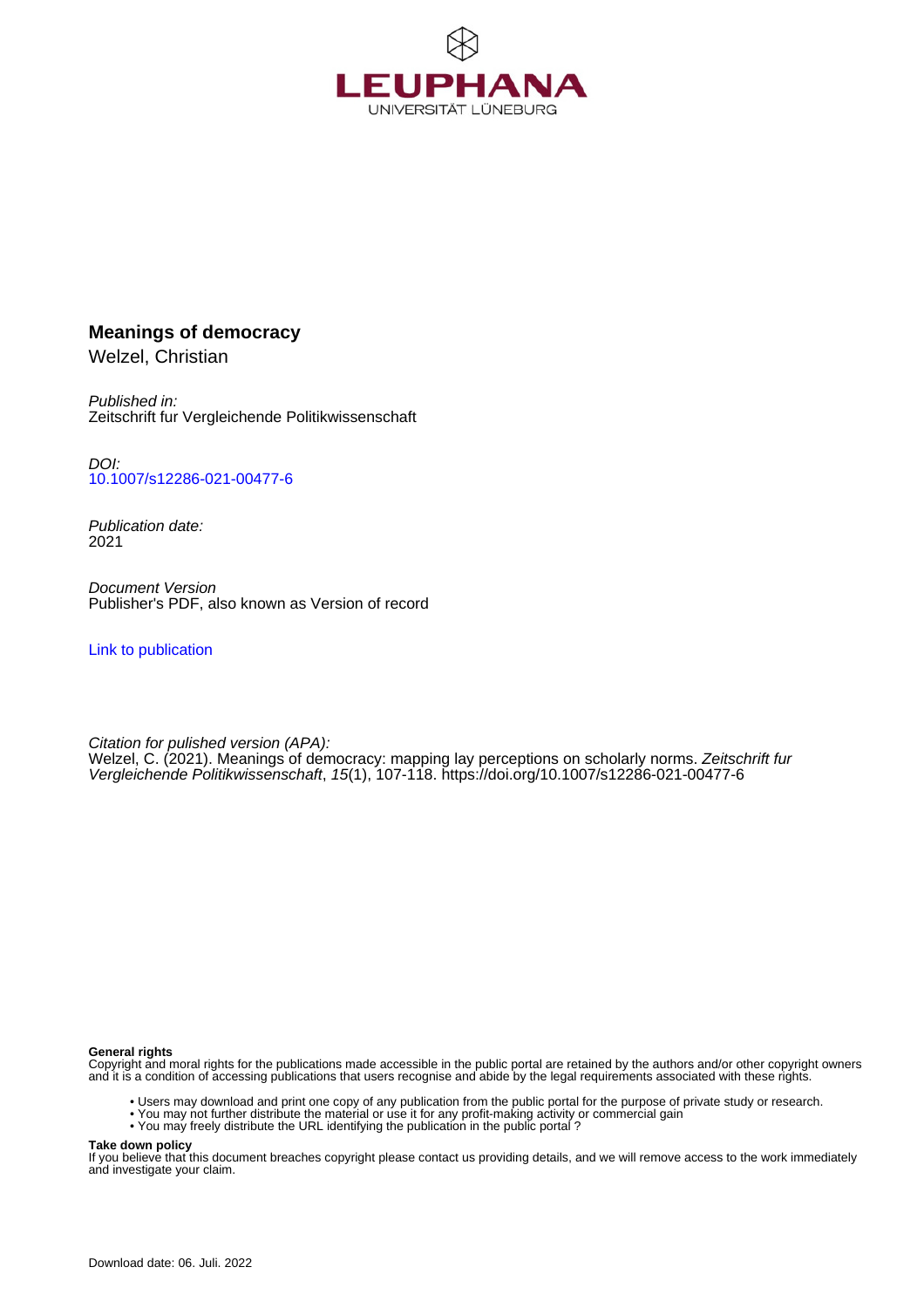KOMMENTAR



# **Meanings of democracy: mapping lay perceptions on scholarly norms**

**Christian Welzel**

Published online: 12 March 2021 © The Author(s) 2021

**Abstract** I am grateful for the honor to write this comment because it gave me the opportunity to read this truly exquisite compilation of works collected under the editorship of Osterberg-Kaufmann, Stark and Mohamad-Klotzbach. The focus of the special section is on new frontiers in the empirical investigation of citizens' subjective understandings of democracy. It is a methodologically and phenomenologically diverse, and yet thematically cohesive, assemblage of studies that comes at due time and in which the various pieces indeed speak to each other. The compendium covers a significant portion of the innovations going on in the field of measuring lay perceptions of democracy across cultures.

To me, the key point is how lay perceptions of democracy map on scholarly norms and where and why mismatches between lay perceptions and scholarly norms exist and what the implications of such mismatches are in terms of global regime-culture coevolution. My comments to the individual articles in the special issue are framed within this broader question. I am phrasing my reflections in a more brainstorming manner, rather than systematically going through each contribution in a pointby-point style. For this reason, my discussion will not address each contribution equally but rather in terms of what I feel should loom large on our research agenda.

Prof. Dr. C. Welzel  $(\boxtimes)$ 

Political Culture Research Chair, Center for the Study of Democracy, Leuphana University, Lüneburg, Germany E-Mail: cwelzel@gmail.com

Laboratory for Comparative Social Research, National Research University - Higher School of Economics, Moscow, Russia

Comment on "Challenges in Conceptualizing and Measuring Meanings and Understandings of Democracy" by *Norma Osterberg-Kaufmann, Toralf Stark* and *Christoph Mohamad-Klotzbach* (eds.). (Kommentar zur Special Section "Challenges in Conceptualizing and Measuring Meanings and Understandings of Democracy", hrsg. von *Norma Osterberg-Kaufmann, Toralf Stark* und *Christoph Mohamad-Klotzbach.*)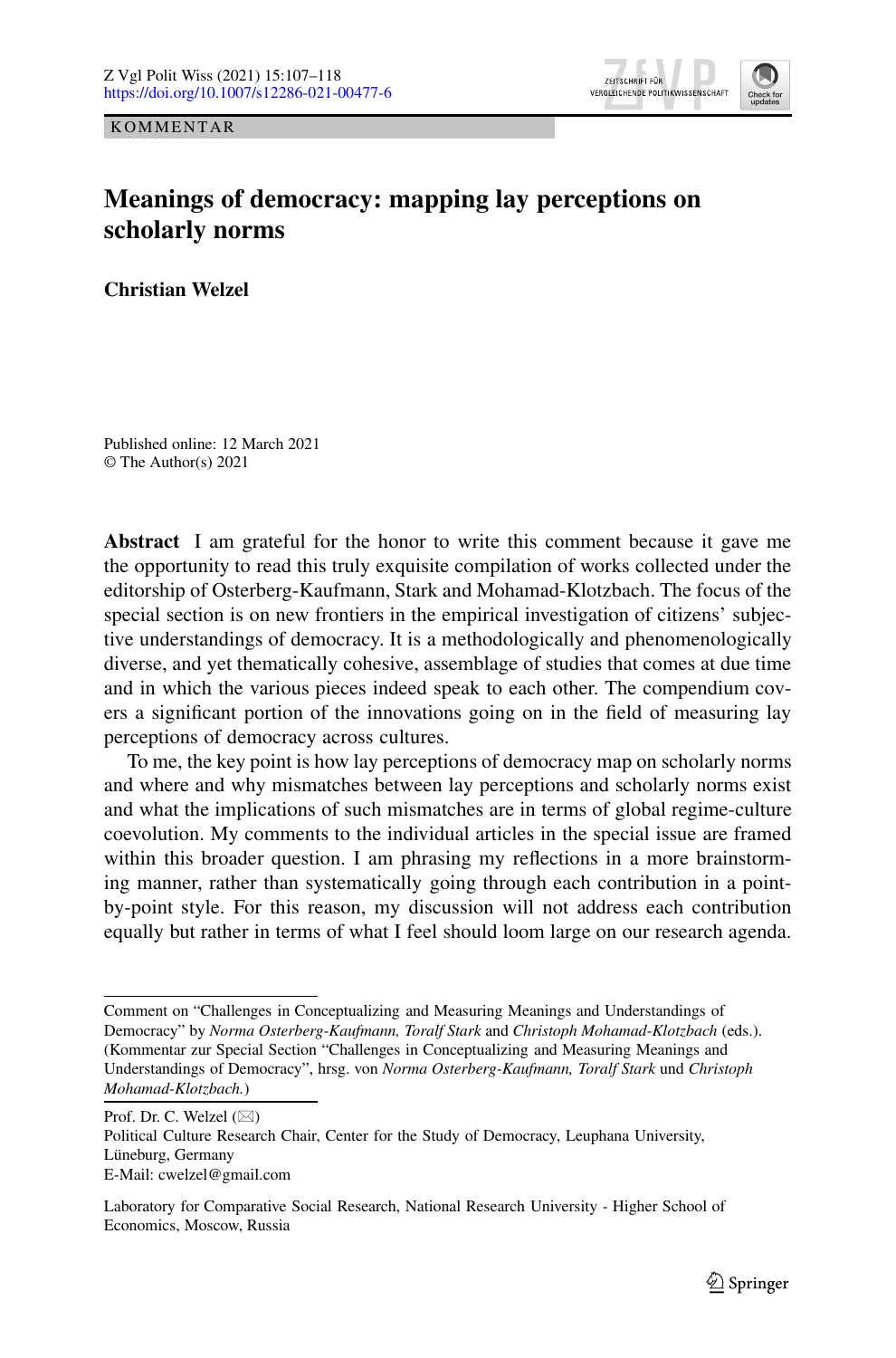In a nutshell, I am advocating a decidedly *cultural* theory of autocracy-vs-democracy—cultural in the sense that we need to triangulate people's support for and their notions of democracy in the context of encultured values.

**Keywords** Autocracy · Authoritarian-vs-emancipative values · Culture · Culture zones · Democracy · Illiberal-vs-liberal notions of democracy · Regimes · Support for democracy

# **Bedeutungen von Demokratie: Wie sich Laienwahrnehmungen zu wissenschaftlichen Experten-Ratings verhalten**

**Zusammenfassung** Ich bin dankbar für die Gelegenheit, diesen Kommentar schreiben zu dürfen – gab dies mir doch die Möglichkeit, diese wirklich exquisite Zusammenstellung von Arbeiten zu lesen, die unter der Herausgeberschaft von Osterberg-Kaufmann, Stark und Mohamad-Klotzbach entstand. Der Schwerpunkt des Sonderheftes liegt auf neuen Herausforderungen in der empirischen Untersuchung des subjektiven Demokratieverständnisses der Bürger und ihrer Bedeutungen. Es handelt sich um eine methodisch und phänomenologisch vielfältige und dennoch thematisch kohärente Zusammenstellung von Studien, die zur rechten Zeit kommt und in der die verschiedenen Teile tatsächlich miteinander sprechen. Das Kompendium deckt einen bedeutenden Teil der Innovationen ab, die auf dem Gebiet der Messung von Laienwahrnehmungen von Demokratie in verschiedenen Kulturen stattfinden.

Für mich ist der Schlüsselpunkt, wie Laienwahrnehmungen von Demokratie sich zu wissenschaftlich basierten Experten-Ratings verhalten und wo und warum es Diskrepanzen zwischen Laienwahrnehmungen und Experten-Ratings gibt und was die Implikationen solcher Diskrepanzen im Hinblick auf die globale Regime-Kultur-Koevolution sind. Meine Kommentare zu den einzelnen Beiträgen des Sonderheftes sind in diese breitere Fragestellung eingebettet. Ich formuliere meine Überlegungen eher in einer Art Brainstorming, als dass ich jeden Beitrag systematisch Punkt für Punkt bespreche. Aus diesem Grund werde ich in meiner Diskussion nicht jeden Beitrag gleichgewichtig adressieren, sondern nur insoweit ich einen zentralen Beitrag zur Forschungsagenda erkenne. Kurz gesagt, ich plädiere für eine dezidiert kulturelle Theorie von Autokratie vs. Demokratie – kulturell in dem Sinne, dass wir die Unterstützung der Menschen für und ihre Vorstellungen von Demokratie im Kontext kulturell verwurzelter Werte betrachten müssen.

**Schlüsselwörter** Autokratie · Autoritäre-vs-emanzipative Werte · Demokratie · Illiberale-vs-liberale Vorstellungen von Demokratie · Kultur · Kulturzonen · Regime · Unterstützung der Demokratie

## **1 A brief summary**

In their introductory chapter, Osterberg-Kaufmann, Stark and Mohamad-Klotzbach [\(2020\)](#page-12-0) present a useful dictionary of contested terms in researching lay notions of democracy and they locate the five contributions of this collection in the context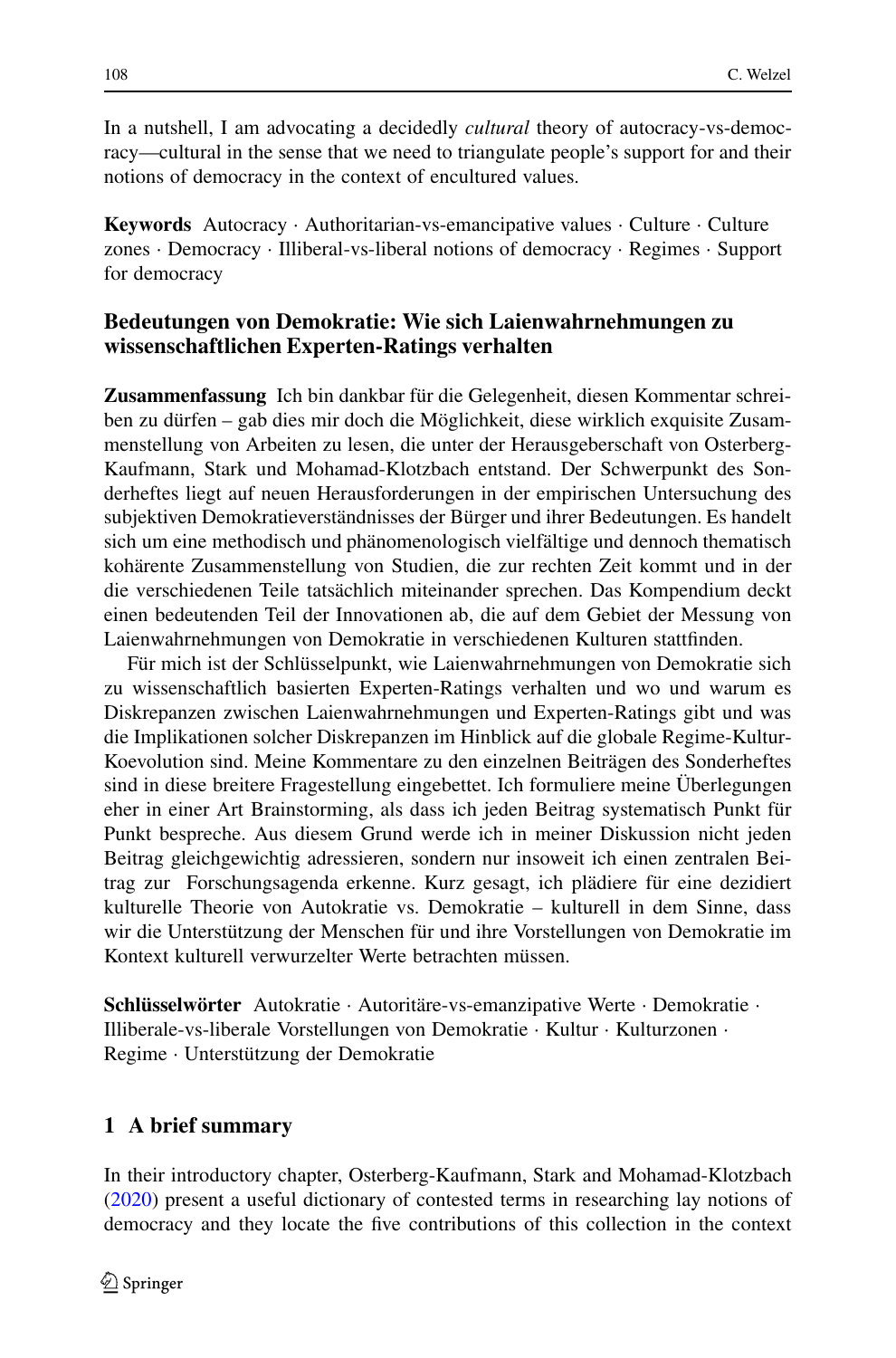of ongoing debates and challenges in the field. One of these debates, that between relativism and universalism, is most central in my eyes and I will come back to this issue further below. Two of the contributions (Baniamin [2020;](#page-11-0) Wegscheider and Stark [2020\)](#page-12-1) are of an explanatory kind and use established survey methodology to study ordinary citizens' notions of democracy, the differences therein and the broader implications of these. The other three contributions are of a more reconstructive type in trying to paint a nuanced picture of how ordinary people understand and think about democracy. Two of these works (Dahlberg et al. [2020;](#page-11-1) Osterberg-Kaufmann and Stadelmaier [2020\)](#page-12-2) pursue a mixed-methods approach in that they analyze qualitative semantic data in novel ways with quantitative methods ("repertory grid", "distributional semantics"). The third of these reconstructive studies (Frankenberger and Buhr [2020\)](#page-11-2) is purely qualitative in character based on two sets of narrative interviews in Baden Wuerttemberg.

To begin with, Baniamin's analysis starts from the puzzling observation that respondents in the Afrobarometer surveys often express satisfaction with democracy and consider their own country as quite democratic, when in fact it is not (due to scholarly standards applied in expert democracy ratings by Polity, Freedom House or V-Dem). Baniamin shows convincingly that this paradox resolves itself when one divides respondents into "rights seekers" and "privilege seekers": apparently, rights seekers apply more demanding standards of judgement and, hence, are less likely to be satisfied with their country's state of democracy and also less likely to mistake their country for a democracy when it isn't one. This insight is important, intuitively plausible and novel, although I wonder in how far "rights seekers" is just rephrasing older conceptions such as "critical citizens" (Norris [1999,](#page-12-3) [2011\)](#page-12-4) "intrinsic democracy supporters" (Inglehart and Welzel [2005\)](#page-11-3), "grounded democracy supporters" (Welzel [2013\)](#page-12-5) or "assertive citizens" (Dalton and Welzel [2014\)](#page-11-4)—to name just a few "democrats with adjectives" (Schedler and Sarsfield [2007\)](#page-12-6).

Using World Values Surveys data, Wegscheider and Stark [\(2020\)](#page-12-1) demonstrate that respondents with a more sophisticated knowledge about what democracy means tend to be more satisfied with democracy and rate their country's state of democracy higher—yet this effect is conditional on a country's actual level of democracy: democratic knowledge only improves people's satisfaction with democracy in actual democracies. By implication, this means that democratic knowledge *de*creases people's regime support in autocracies. Although this might seem trivial, it is not because this finding implies that knowledge about democracy embodies a tendency to like democracy, which would be a true Enlightenment effect, or as Cho [\(2014\)](#page-11-5) put it: "to know democracy is to love it." In intertwining this finding with that of Baniamin, one obvious question remains, however: how do "rights seeking" (Baniamin) and "democratic knowledge" (Wegscheider and Stark) map on each other and what's the common ground, if it exists?

At any rate, I think that the findings of Baniamin and Wegscheider/Stark are rather substantial. And they both showcase the strengths of standardized surveys. This is significant to note because a common point of departure of the next three contributions is a rather fundamental criticism of survey research, which all three of them take as a justification to present alternative methods in analyzing lay perceptions of democracy. It is also interesting to note that all three of these reconstructive pieces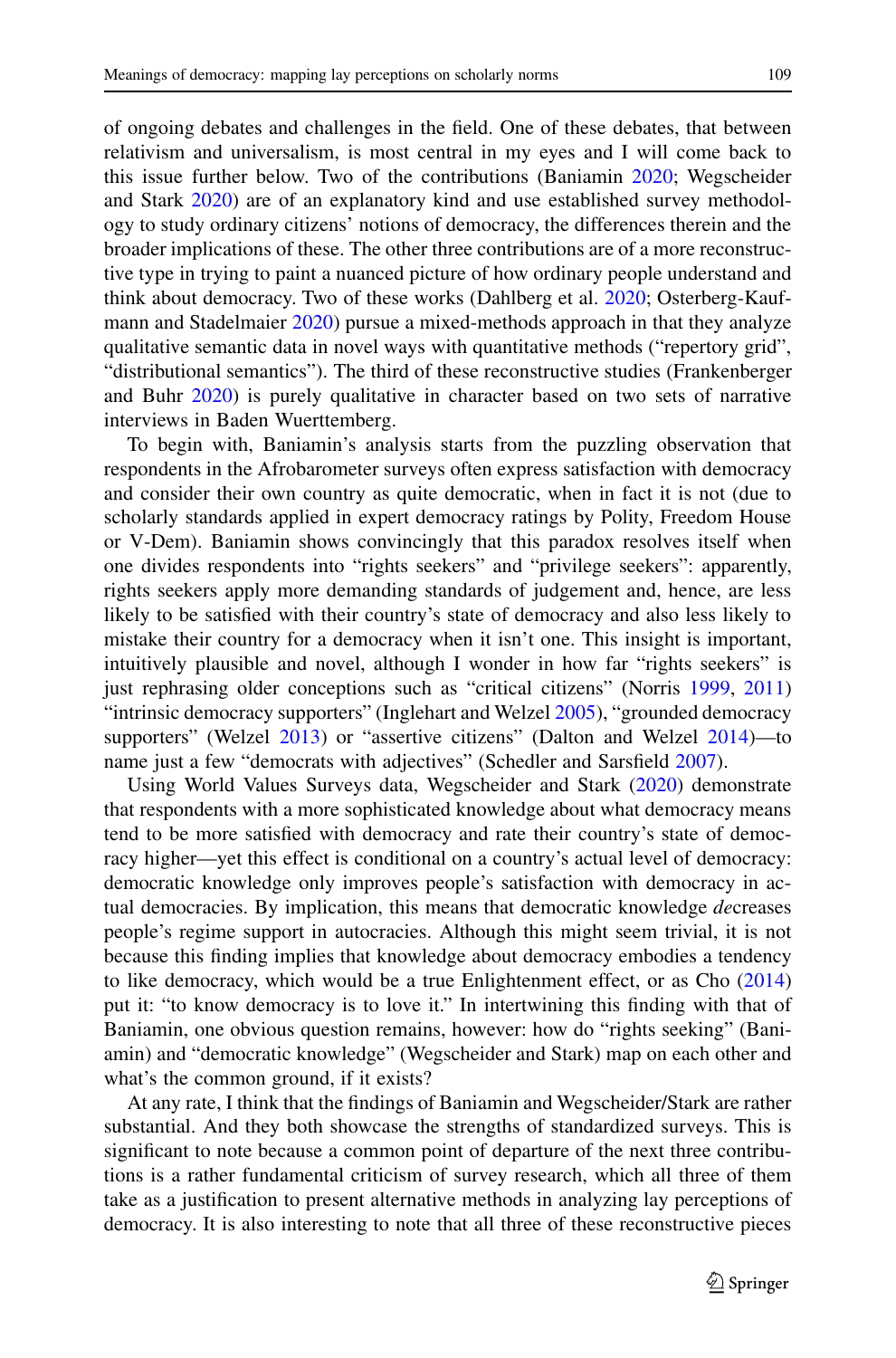go at much greater length to explain their method than at laying out substantive findings. This could give one a pause to think.

Dahlberg, Axelsson and Holmberg's [\(2020\)](#page-11-1) study is impressive already by the methodology just in and by itself. These authors analyze textual online data from news media and social media from all around the world in an attempt to map the semantic contexts in which the word "democracy" is used in different countries and languages. Many of the results are interesting from a descriptive point of view. For one, communitarian terms like "society," "republic" or "justice" seem most commonly linked to the word democracy, while a semantic linkage to individualistic terms such as "rights," "liberties" and "freedoms" seems to be a peculiarity of the "English West" and Northwestern Europe. In light of this insight, I would conclude that the idea of democracy as "*liberal* democracy" continues to be most firmly encultured in countries where the Protestant Reformation left an individualistic cultural legacy. Democracy as liberal democracy is, hence, by no means a cross-cultural universal, at least not in lay understandings. That would match the findings of Baniamin and Wegscheider/Stark.

Osterberg-Kaufmann and Stadelmaier [\(2020\)](#page-12-2), for their part, present the innovative method of "repertory-grid" interviews among members of the Singaporean middle class. The authors demonstrate convincingly how one can distillate democratic meanings from the mindsets of non-Westerners. Singapore is chosen as an unusual case where people show a high level of satisfaction with democracy, despite the fact that the country is at best a half-democracy (echoing Baniamin's point of departure with several African examples). An explanation of this mismatch between lay perceptions and scholarly assessments of democracy in the case of Singapore might indeed reside in the subjective meanings that Singaporean citizens attribute to the term democracy: while the association of democracy with "free elections" seems to be generalizable (and Singapore does have elections, albeit not an even playing field), "equal rights" and "civil liberties" loom less importantly as terms associated with democracy. This insight as well suggests that the understanding of democracy as "liberal" democracy might be a singularity of the Protestant West. In my eyes, this insight supports the idea of "regime-culture congruence": lay persons tend to understand democracy as whatever their regime offers them as such?

Finally, Frankenberger and Buhr's [\(2020\)](#page-11-2) point of departure is a stark criticism of standardized surveys and their alleged incapacity to uncover meanings of democracy as they really exist in people's minds. From this criticism, the authors conclude that it needs qualitative interviews to reconstruct lay perceptions of democracy in psychological authenticity. Based on two sets of qualitative interviews in Baden-Wuerttemberg, Frankenberger and Buhr then succeed in demonstrating that lay people's conceptions of democracy are indeed more complex than standard surveys are able to show. This study brings home this point persuasively, but not much more: it does not become obvious where the added explanatory value is in showing that the world is somewhat more complex than scientific models assume. In my eyes, the question to be addressed to quantitative survey research is not whether it reconstructs reality in *perfect* authenticity but whether it models reality in *sufficient* adequacy to generate explanatory/predictive value. As far as I see it, the contribu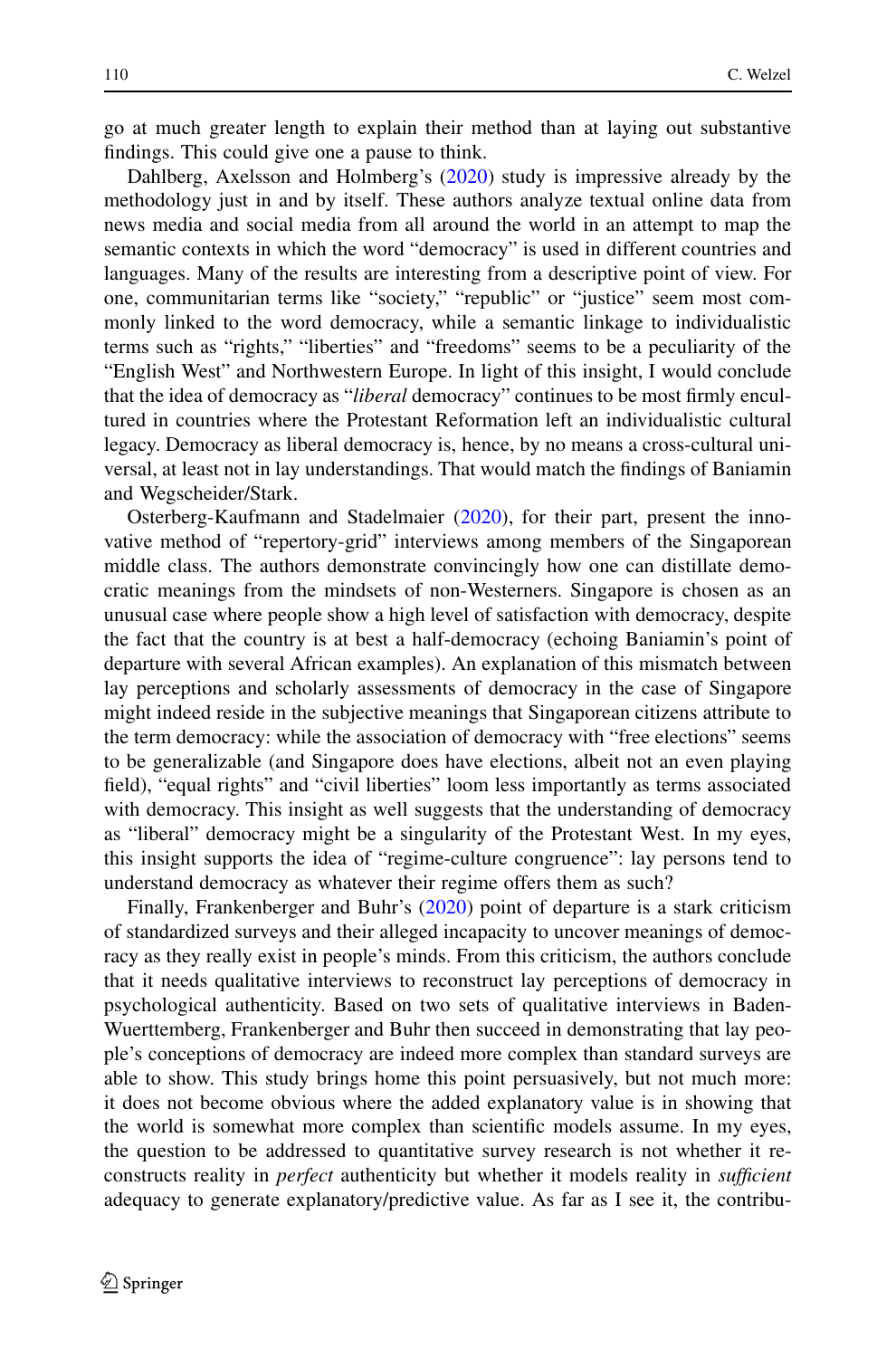tions of Baniamin and Wegscheider/Stark are convincing in answering this question affirmatively.

### **2 Thoughts beyond**

What thoughts does this compilation of five works provoke? Let me start with the assertion that each of the five studies, in one way or the other, contributes to demolish what Kirsch and Welzel [\(2018\)](#page-11-6) have called the "a-cultural view of democracy" and which—unfortunately—continues to be advocated by scholars like Waldner and Lust [\(2019\)](#page-12-7). The key point of departure of the a-cultural view is ample evidence showing that public support for democracy is seemingly widespread all around the world, and even more so in autocracies than in democracies (Maseland and van Hoorn [2012\)](#page-12-8). This repeatedly confirmed finding has been taken to mean that the desire for democratic freedoms is *not* contingent on encultured values but is universally human—so to speak an anthropological constant.

The a-cultural view of the human desire for democracy involves some strong assumptions. For one, scholars assume that when people express that they support democracy, they have pretty much the same thing in mind—namely Western liberal democracy (Dalton et al. [2007\)](#page-11-7). Thus, people who express a desire for democracy in an autocracy realize perfectly well that they actually live in an autocracy and, therefore, express with this desire their wish for a regime change. Autocracies, in this view, are almost never legitimate in the eyes of their citizens and always exist in oppression of the majority's dissenting preference for democracy.

This a-cultural view resonates with the median voter theorem in political economy (Acemoglu and Robinson [2006\)](#page-11-8). The median voter represents the majority and naturally desires democracy because elections empower the majority to translate its interests into public policy. Consequently, regime variation in autocracy-vs-democracy has little to do with differences in public regime preferences, simply because the people always anyways want democracy. Thus, where people have the bad luck to be ruled by autocrats, one only has to remove the tyrants to pave the way for people's natural desire for democracy. Such views informed Western foreign policy, nurturing the belief that removing the Taliban, Saddam and Gaddafi from power would turn Afghanistan, Iraq and Libya automatically into democracies.

Seemingly confirming the a-cultural view of democracy, we know that variation in public support for democracy explains very little, if any, regime variation in autocracy-vs-democracy (Hadenius and Teorell [2005;](#page-11-9) Fails and Pierce [2008\)](#page-11-10). However, variation in authoritarian-vs-emancipative values<sup>1</sup> and variation in illiberal-vs-liberal understandings of democracy explains substantial regime variation in autocracy-vs-

<span id="page-5-0"></span><sup>&</sup>lt;sup>1</sup> Using data from the World Values Surveys [\(www.wordlvaluessurvey.org;](http://www.wordlvaluessurvey.org) Haerpfer et al. [2020\)](#page-11-11) for about a hundred countries, emancipative values measure support for universal freedoms by combining responses to four themes, each of which comprises three questions, including (1) gender equality (support for women's equal access to education, jobs and politics), (2) child autonomy (independence, imagination and nonobedience as desired child qualities), (3) public voice (support for freedom of speech and public participation in local, job and national affairs) and (4) reproductive freedoms (tolerance of homosexuality, abortion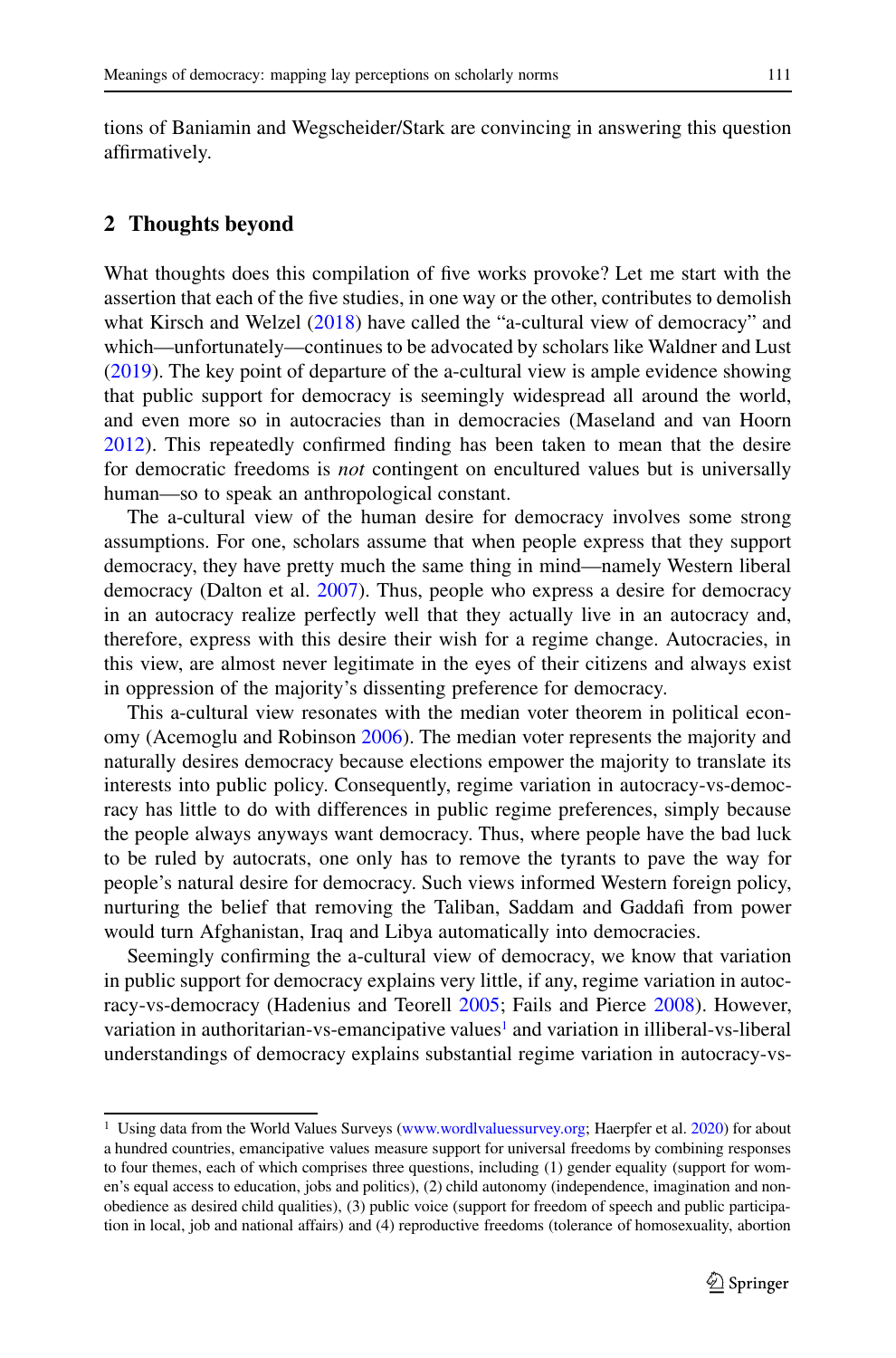democracy (Kirsch and Welzel [2018;](#page-11-6) Kruse et al. [2018;](#page-11-12) Brunkert et al. [2019;](#page-11-13) Welzel [2021\)](#page-12-9). Indeed, where authoritarian values prevail, many people understand democracy in illiberal terms and mistake autocratic regime features for democratic ones. Where this is the case, support for democracy expressed in interviews turns into its own negation—support for autocracy, that is.

The propaganda of autocrats deliberately nourishes misperceptions of democracy as obedience to rulers. As a matter of fact, most autocracies call themselves democracies (Brown [2001;](#page-11-14) Marquez [2016\)](#page-11-15). Chinese leaders depict their country since recently as the world's "greatest democracy." The usual indoctrination denigrates Western democracies as overly liberal perversions of "true" democracy, which is presented as a form of "guardianship" by which "wise" rulers govern in the best of people's interest. In return for such "enlightened" rulership, the people owe their leaders obedience. Schools, the media and other institutions under government control all disseminate those guardianship tales, which vary from culture to culture in attire but not in substance. Across the globe, the World Values Surveys exhibit an astoundingly large percentage of people (easily above 50% in many places) who indeed misunderstand democracy as "people obey their rulers" (note that even though democratic citizens are expected "to abide by the laws," they are not expected "to obey their rulers"). However, people who endorse emancipative values resist these and other misunderstandings—and this resistance is not mediated by regime type: it is as robust in autocracies as in democracies (Welzel [2021:](#page-12-9) Fig. 9). There are just fewer people who embrace emancipative values in autocracies than in democracies, which actually explains part of the global regime variation in autocracy-vsdemocracy.

Consequently, lip service to democracy is an altogether inconclusive indicator of political culture. Public support for democracy has predictive power over regime variation in autocracy-vs-democracy only on the condition that this support associates with emancipative values and liberal understandings of democracy. Fig. [1](#page-7-0) illustrates this in impressive clarity: the two left-hand diagrams measure public support for democracy on the condition that this support associates with emancipative values (Diagram 1.1) or that this support associates with liberal understandings of democracy (Diagram 1.3). Since emancipative values in turn closely correlate with liberal notions of democracy, both diagrams basically convey the same message: conditional on either emancipative values or liberal understandings, support for democracy explains some 65% of the global regime variation in autocracy-vsdemocracy. The two right-hand diagrams, by contrast, show that when we untie support for democracy from either emancipative values (Diagram 1.2) or liberal un-

and divorce). Index scores vary between 0 at the authoritarian end and 1.0 at the emancipatory end, with multiple decimal fractions for intermediate positions. Sect. 1 of the Online Appendix documents the index construction. Besides, there is a dispute about the measurement equivalence of emancipative values. Alemán and Woods [\(2015\)](#page-11-16) and Sokolov [\(2018\)](#page-12-10) claim that emancipative values do not measure the same concept across countries because the constituent items show different factor loadings in different countries. Brunkert et al. [\(2021\)](#page-11-17), by contrast, demonstrate that "compositional substitutability" allows different items to substitute each other's function in different countries, for which reason non-invariance in factor loadings is no measurement problem.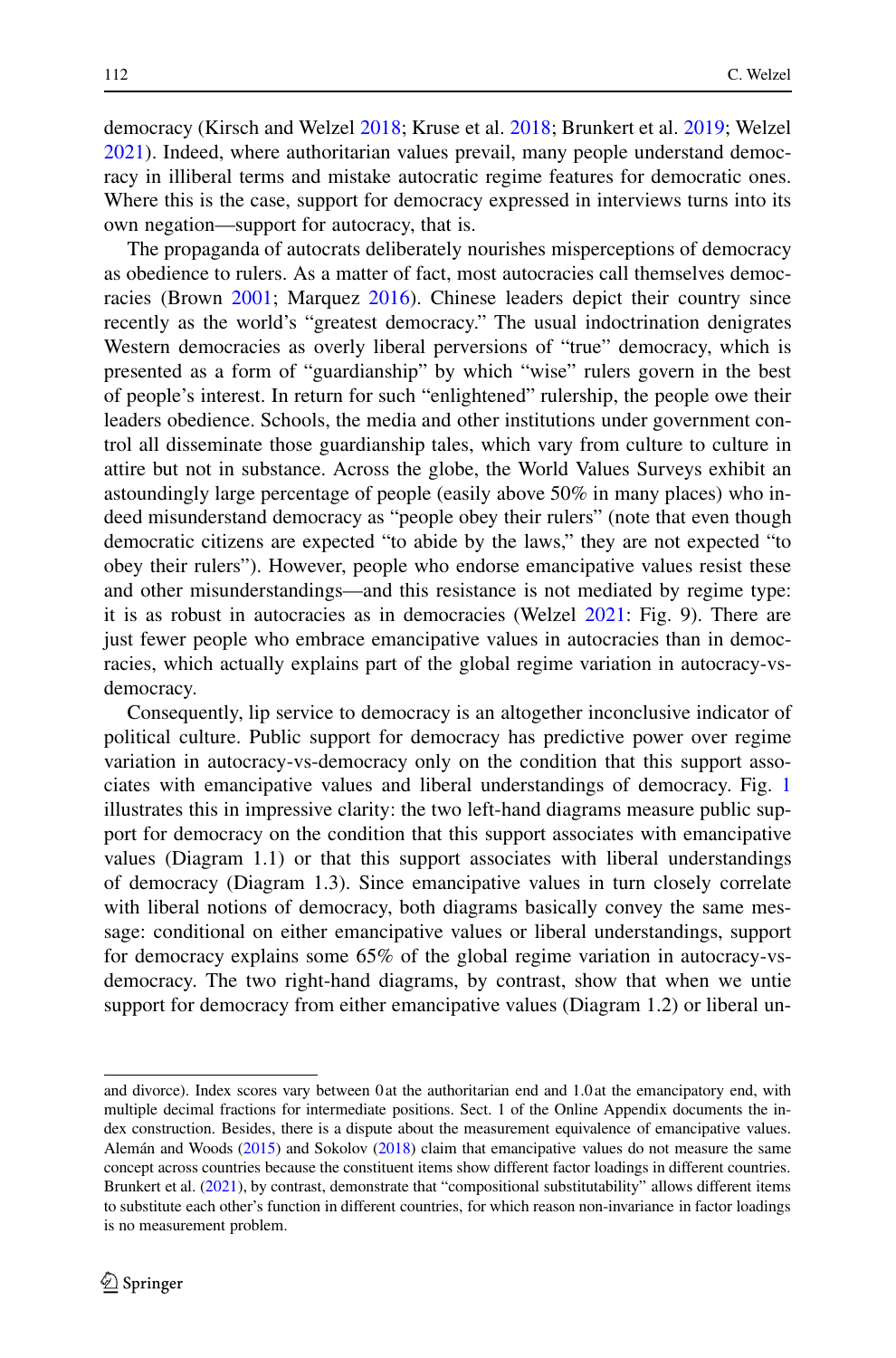

<span id="page-7-0"></span>**Fig. 1** Conditional and Unconditional Regime Effects of Public Support for Democracy. *Note*: Vertical axes display Brunkert et al.'s [\(2019\)](#page-11-13) measure of "comprehensive democracy," which is a multiplicative combination of V-Dem's (www.v-dem.org) electoral, liberal and participative democracy components (Lindberg et al. [2020\)](#page-11-18). "Grounded Support for Democracy" on the horizontal axis in Diagram 1.1 are *predicted* scores in support for democracy by authoritarian-vs-emancipative values. "Ungrounded Support for Democracy" on the horizontal axis in Diagram 1.2 are *residual* scores in support for democracy unpredicted by authoritarian-vs-emancipative values. "Enlightened Support for Democracy" on the horizontal axis in Diagram 1.3 are *predicted* scores in support for democracy by illiberal-vs-liberal notions of democracy. "Ill-Informed Support for Democracy" on the horizontal axis in Diagram 1.4 are *residual* scores in support for democracy unpredicted by illiberal-vs-liberal notions of democracy. The regressions underlying all these predicted and residual scores are conducted with country-level aggregations of support for democracy, illiberal-vs-liberal notions of democracy and authoritarian-vs-emancipative values, as explained in Welzel [\(2013:](#page-12-5) Chap. 2 and 9). The data are from the World Values Surveys (WVS) (www.worldvaluessurvey.org), using the latest available survey for each country (Haerpfer et al. [2020\)](#page-11-11). Hence, temporality of measurements varies between 1996 and 2018, with 2011 being the mean and median year of observation. Democracy measures from V-Dem are taken from the same year as survey data from the WVS

derstandings (Diagram 1.4), support for democracy completely loses its explanatory power over regime variation in autocracy-vs-democracy.

Of course, whether this means that mentalities shape compatible regimes or whether regimes enculture fitting mentalities does not reveal itself from this associational evidence. But either way, it is clear that culture-regime congruence does exist, although it remains invisible with *un*conditional measures of support for democracy. Besides, Claassen's [\(2019\)](#page-11-19) finding that more widespread support for democracy makes democracies resilient to backsliding into authoritarianism does not contradict this conclusion: Claassen, too, measures support for democracy conditionally (including into the measure the rejection of authoritarian alternatives to democracy).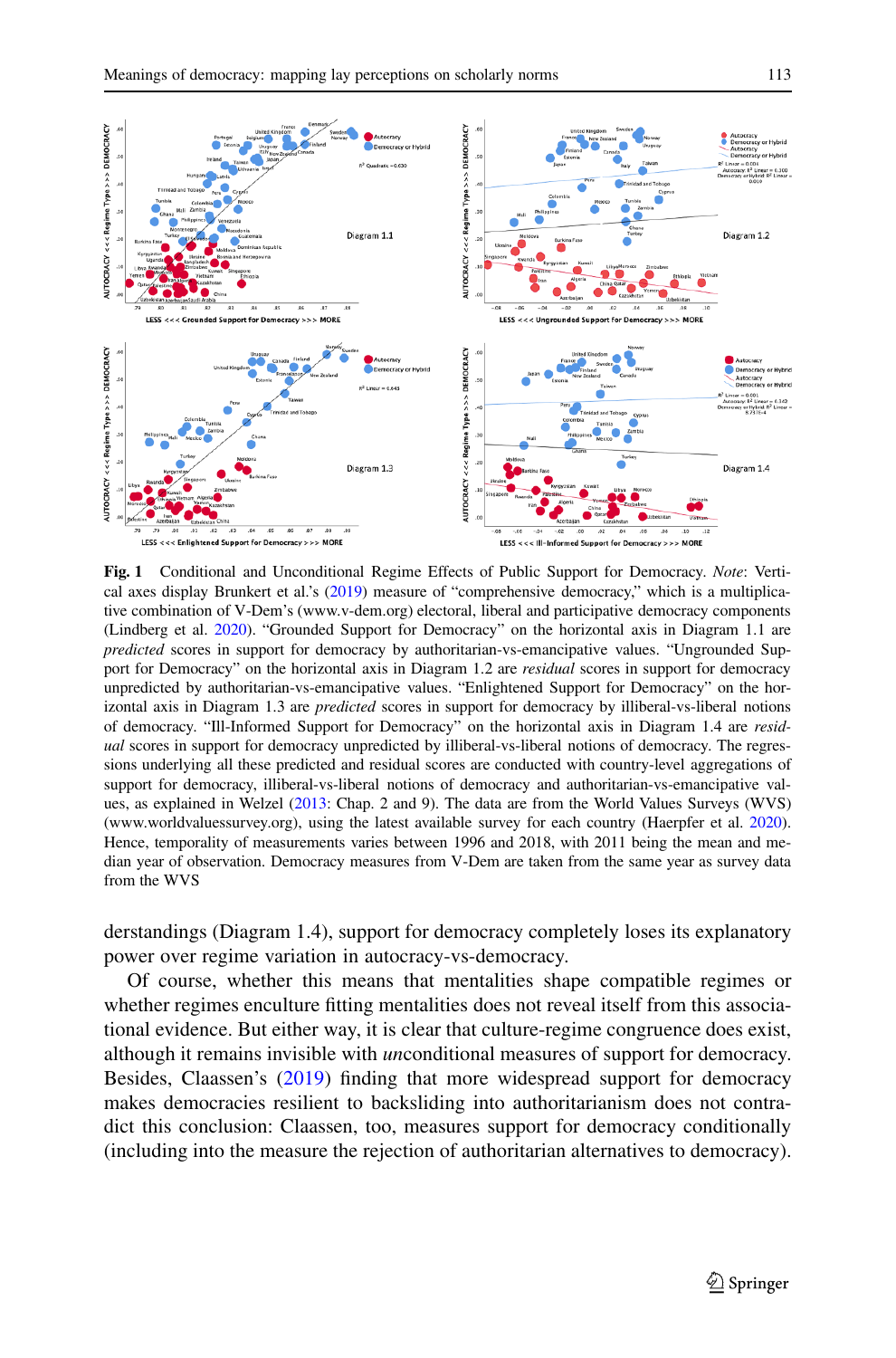### **3 Normative universalism vs. cultural relativism**

Does the cross-cultural variety in lay perceptions of democracy justify a softening and "de-Westernization" of democracy's normative definition? In their introductory chapter, Osterberg-Kaufmann, Stark and Mohamad-Klotzbach discuss this question under the title universalism vs. relativism and leave much room to authors like Dallmayr [\(1997\)](#page-11-20) and Yildiz [\(2012\)](#page-12-11) who argue that way. These and other authors diagnose a "Eurocentric hegemony" in scholarly definitions of democracy that must be overcome, so as to decolonize the concept. Arguments such as these invoke cultural pluralism to conclude that each culture is entitled to develop its own variety of democracy.

Here, I disagree. Redefining democracy as whatever lay persons understand as such is to throw over board the concept's very normativity. It is a simple matter of logic that in order to keep democracy a concept useful for meaningful comparison, the normativity in its definition must be retained—period.

This does not mean that we should not measure lay perceptions of democracy as they are—quite the contrary, we should do exactly that. Yet, we should still treat lay perceptions as just perceptions and hold them against a scholarly yardstick under the—yes—normative question of how much the documented lay perceptions deviate from scholarly norms, such as those defined by Polity, Freedom House or V-Dem. Only then can we study how successful authoritarian propaganda is in implanting into people's minds a manipulated understanding of democracy and what forces operate effectively against such indoctrination. If we want political science to be an instrument in defense of democracy, we of course need empirical research that mirrors lay perceptions of democracy as they are, but we nevertheless need to uphold democracy as a scholarly defined norm in order to be able to call a misperception as what it is. Democracy is a concept of Western origin and softening its normative core for the sake of cultural pluralism would make the concept meaningless and delegitimize such fruitful endeavors as V-Dem (Lindberg et al. [2020\)](#page-11-18). This is not to deny that the normative core of democracy is variegated. In fact, its variability is V-Dem's whole point of departure, offering researchers a choice between concepts with a more narrow normative core ("electoral democracy") and concepts with a broader normative core ("participatory democracy"). But one thing is true despite this versatility: there is scholarly consent that the norms of electoral democracy (i.e., contestation for legislative and executive power in regular, free and fair elections under universal suffrage) constitute the minimum standard against we measure each country's democratic reality. We should also measure lay perceptions of democracy against this standard.

It is a logical fallacy of monumental gravity to conclude that the normative core of the concept of democracy needs to be de-standardized because large amounts of lay people misconceive this normative core. If we want to map lay perceptions on normative meanings, the possibility of mismatches must be logically included. This possibility, however, is eliminated when we mandate that the normative core should accord to the lay perception. The game we should play is not to adjust scholarly norms to lay perceptions but to map lay perceptions on scholarly norms in order to identify misperceptions. Only under a normative judgement of empirical realities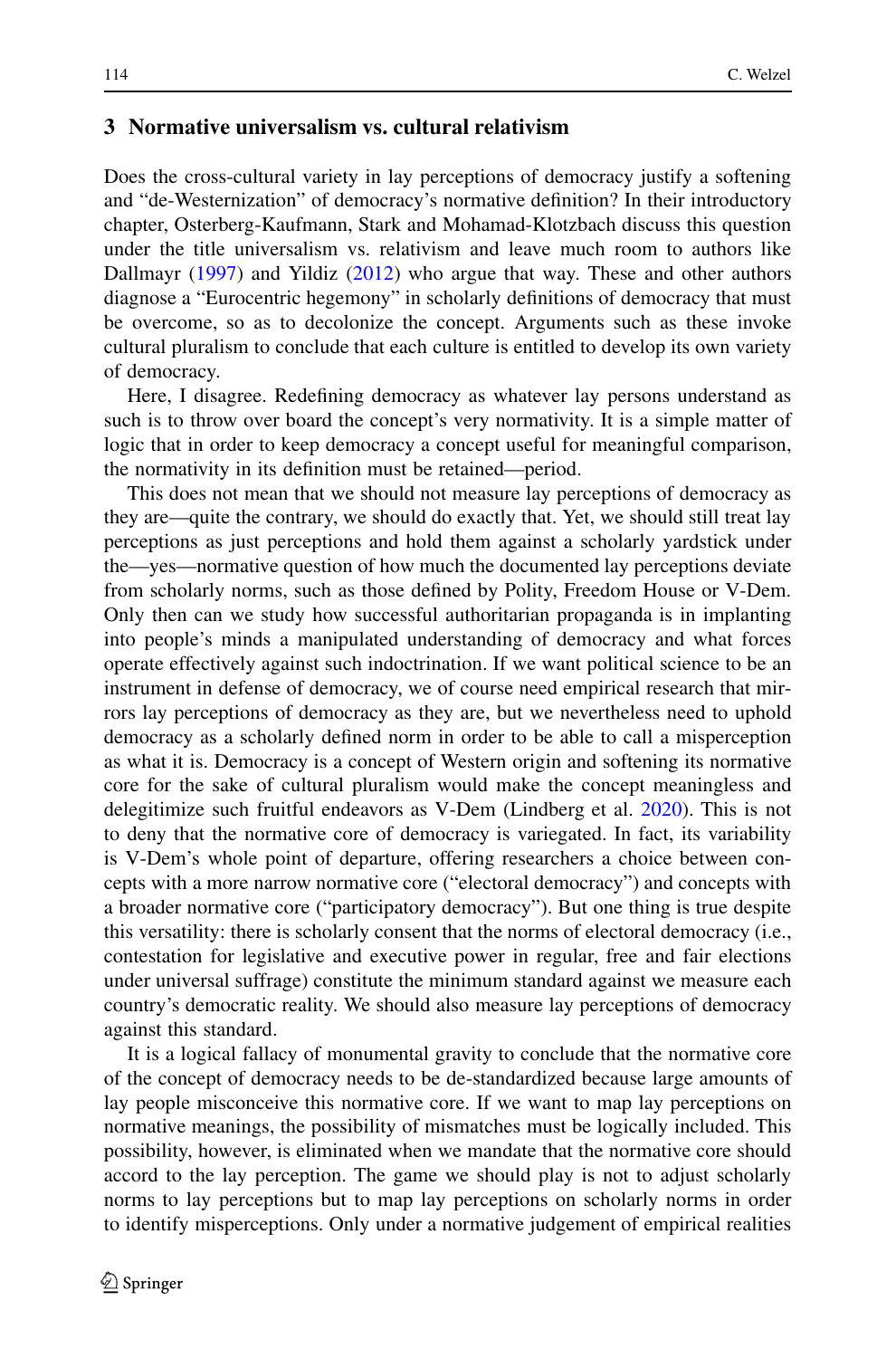

<span id="page-9-0"></span>**Fig. 2** The Moderation of Two Enlightenment Effects by Regime Type. *Notes.* The horizontal axes in both diagrams display the inver se of the democracy measure on the vertical axes in Fig. [1](#page-7-0) based on V-Dem data, showing how autocratic countries are. The vertical axis in Diagram 2.1 displays standardized regression coefficients (betas) obtained from regressing individual-level authoritarian-vs-emancipative values on formal education, separately for each country. The vertical axis in Diagram 2.2 follows a similar logic and displays standardized regression coefficients (betas) obtained from regressing individual-level illiberal-vsliberal notions of democracy on authoritarian-vs-emancipative values. Data are from the World Values Surveys and cover all countries and waves with available data. For data sources, see footer in Fig. [1](#page-7-0)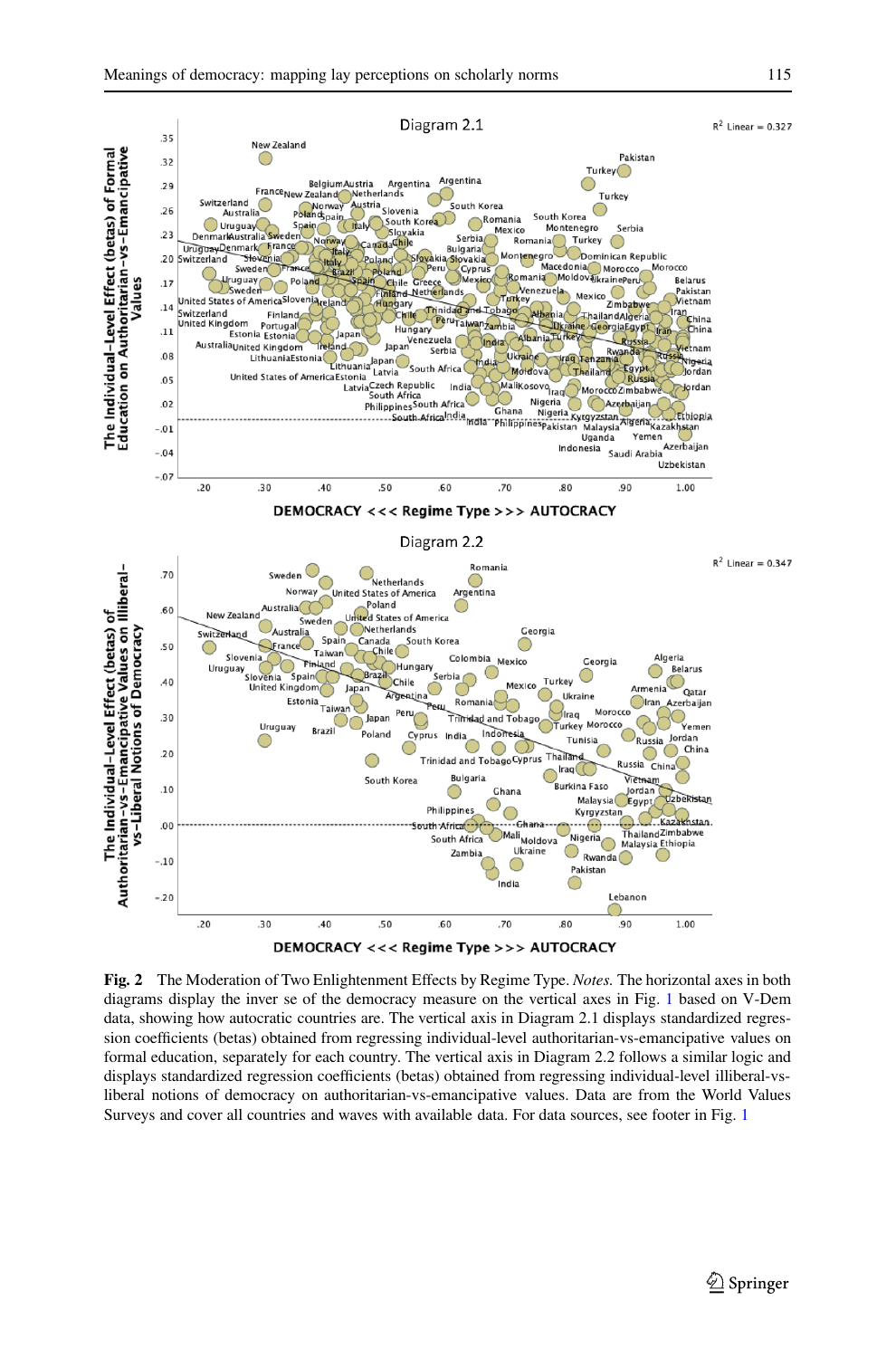are we able to study the sources and consequences of these realities in a meaningful manner.

### **4 Remaining questions**

Against this backdrop, the most interesting questions that still deserve more research (including surveys) can be phrased as follows: How similar and dissimilar are lay perceptions of democracy across cultures on the illiberal-vs-liberal notions continuum? To what extent do these lay perceptions deviate from scholarly definitions of liberal democracy and where and why are such deviations particularly prevalent? What role does autocratic propaganda play in feeding such deviations? Does formal education (which expands everywhere in the world) generally give rise to emancipative values and do these values generally diminish illiberal misperceptions of democracy—or are these two enlightenment effects contingent on regime type?

The latter question is particularly critical because in the global regime competition between autocracies and democracies, autocracies must succeed in suffocating precisely these two enlightenment effects. Otherwise, expanding education and other cognitively mobilizing aspects of modernization are undermining autocratic legitimacy.

The evidence in Fig. [2](#page-9-0) provides some preliminary answers to these questions, which are essential in the context of global regime evolution. As it seems, the degree to which democracy is absent and autocracy present does indeed diminish the two enlightenment effects, and quite significantly so. However, autocracy does by no means entirely turn off the two enlightenment effects, let alone turn them around. The absence of such a turn-around effect will surprise scholars like Sniderman [\(1975\)](#page-12-12) who advocate the idea that formal education always infuses into people the norms of the regime in place, no matter if the regime is autocratic or democratic. If so, education should make people the more authoritarian in their values and the more illiberal in their notions of democracy, the more autocratic the regime is under which this education is organized. Obviously, such a mind-twisting role of regime type does *not* exist: the two effects in question are almost everywhere in the positive zone, autocracies included. This finding justifies a less gloomy assessment of autocracies' ability to brainwash their citizens. This is something we can learn from survey research, although much more detailed research on these issues is needed.

## **5 Concluding remark**

At any rate, the community should not lose out of sight in its research agenda the original inspiration of modern democracy in Enlightenment thought. Throwing over board this normative anchor for the sake of cultural pluralism (or postcolonial theory and other esoteric post-positivism ideas) will make the concept of democracy meaningless. Taking that route will only proliferate more "democracies with adjectives" (Collier and Levitsky [1997\)](#page-11-21), like most recently China's self-portrayal as the world's "greatest democracy." The academic use of the term democracy needs to be saved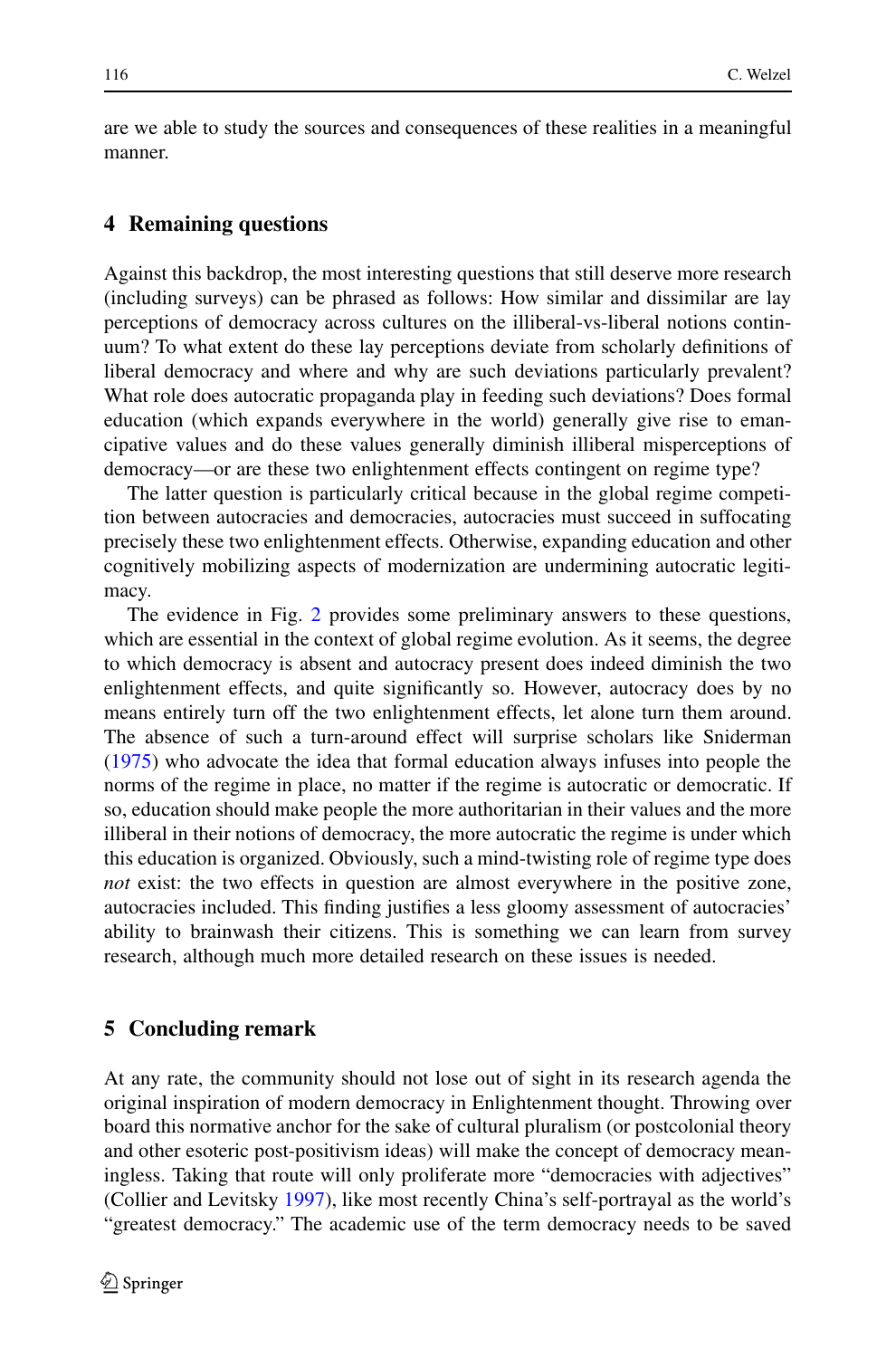from autocratic propaganda. Advocating cultural relativism is the wrong recipe to achieve this goal.

**Funding** Open Access funding enabled and organized by Projekt DEAL.

**Open Access** This article is licensed under a Creative Commons Attribution 4.0 International License, which permits use, sharing, adaptation, distribution and reproduction in any medium or format, as long as you give appropriate credit to the original author(s) and the source, provide a link to the Creative Commons licence, and indicate if changes were made. The images or other third party material in this article are included in the article's Creative Commons licence, unless indicated otherwise in a credit line to the material. If material is not included in the article's Creative Commons licence and your intended use is not permitted by statutory regulation or exceeds the permitted use, you will need to obtain permission directly from the copyright holder. To view a copy of this licence, visit [http://creativecommons.org/licenses/by/4.](http://creativecommons.org/licenses/by/4.0/)  $\Omega$ 

#### **References**

- <span id="page-11-16"></span><span id="page-11-8"></span>Acemoglu, Daron, and James A. Robinson. 2006. *Economic origins of democracy and dictatorship*. New York: Cambridge University Press.
- <span id="page-11-0"></span>Alemán, José, and Dwayne Woods. 2015. Value orientations from the world values survey. *Comparative Political Studies* 49:1039–1067.
- Baniamin, Hasan Muhammad. 2020. Citizens' inflated perceptions of the extent of democracy in different African countries. *Zeitschrift für Vergleichende Politikwissenschaft* 14:321–343.
- <span id="page-11-14"></span><span id="page-11-13"></span>Brown, Archie. 2001. From democratization to "guided democracy". *Journal of Democracy* 12:35–41.
- <span id="page-11-17"></span>Brunkert, Lennart, Stefan Kruse, and Christian Welzel. 2019. A tale of culture-bound regime evolution: the centennial democratic trend and its recent reversal. *Democratization* 26:422–443.
- Brunkert, Diane L., Ronald Inglehart, Stefan Kruse, and Christian Welzel. 2021. Non-Invariance? On overstated problem with misconceived causes. *Sociological Methods and Research* 50. Forthcoming.
- <span id="page-11-19"></span><span id="page-11-5"></span>Cho, Youngho. 2014. To know democracy is to love it. *Political Research Quarterly* 67:478–488.
- <span id="page-11-21"></span>Claassen, Christopher. 2019. Does public support help democracy to survive? *American Journal of Political Science* 64:118–134.
- <span id="page-11-1"></span>Collier, David, and Steven Levitsky. 1997. Democracy with adjectives. *World Politics* 49:430–451.
- Dahlberg, Stefan, Sofia Axelsson, and Sören Holmberg. 2020. Democracy in context: using a distributional semantic model to study differences in the usage of democracy across languages and countries. *Zeitschrift für Vergleichende Politikwissenschaft* 14:425–459.
- <span id="page-11-20"></span>Dallmayr, Fred. 1997. Introduction: toward a comparative political theory. *The Review of Politics* 9(13):421–428.
- <span id="page-11-4"></span>Dalton, Russell J., and Christian Welzel (eds.). 2014. *The civic culture transformed: from allegiant to assertive citizens*. New York: Cambridge University Press.
- <span id="page-11-7"></span>Dalton, Russell J., Shin Doh Chull, and Willy Jou. 2007. Understanding democracy. *Journal of Democracy* 18:142–156.
- <span id="page-11-10"></span>Fails, Matthew D., and Heather Nicole Pierce. 2008. Changing mass attitudes and democratic deepening. *Political Research Quarterly* 63:174–187.
- <span id="page-11-2"></span>Frankenberger, Rolf, and Daniel Buhr. 2020. "For me Democracy is ..." meanings of democracy from a phenomenological perspective. *Zeitschrift für Vergleichende Politikwissenschaft* 14:375–399.
- <span id="page-11-11"></span><span id="page-11-9"></span>Hadenius, Axel, and Jan Teorell. 2005. Cultural and economic prerequisites of democracy. *Studies in Comparative International Development* 39:87–106.
- Haerpfer, Christian, Ronald Inglehart, Alejandor Moreno, Christian Welzel et al. (eds.). 2020. *World values surveys: time series 1981–2020*. Madrid: JD Systems Archive. release version 11/2020.
- <span id="page-11-3"></span>Inglehart, Ronald, and Chrisitan Welzel. 2005. *Modernization, cultural change and democracy*. New York: Cambridge University Press.
- <span id="page-11-6"></span>Kirsch, Helen, and Christian Welzel. 2018. Democracy misunderstood: authoritarian notions of democracy around the globe. *Social Forces* 91:1–33.
- <span id="page-11-12"></span>Kruse, Stefan, Maria Ravlik, and Christian Welzel. 2018. Democracy confused: when people mistake autocracy for democracy. *Journal of Cross-Cultural Psychology* 49:1–21.
- <span id="page-11-18"></span>Lindberg, S., M. Coppedge, J. Gerring, et al. 2020. *The V-Dem Dataset (release version \_\_\_)*. Gothenburg: V-Dem Institute.
- <span id="page-11-15"></span>Marquez, G. 2016. *Non-democratic politics*. London: Palgrave.